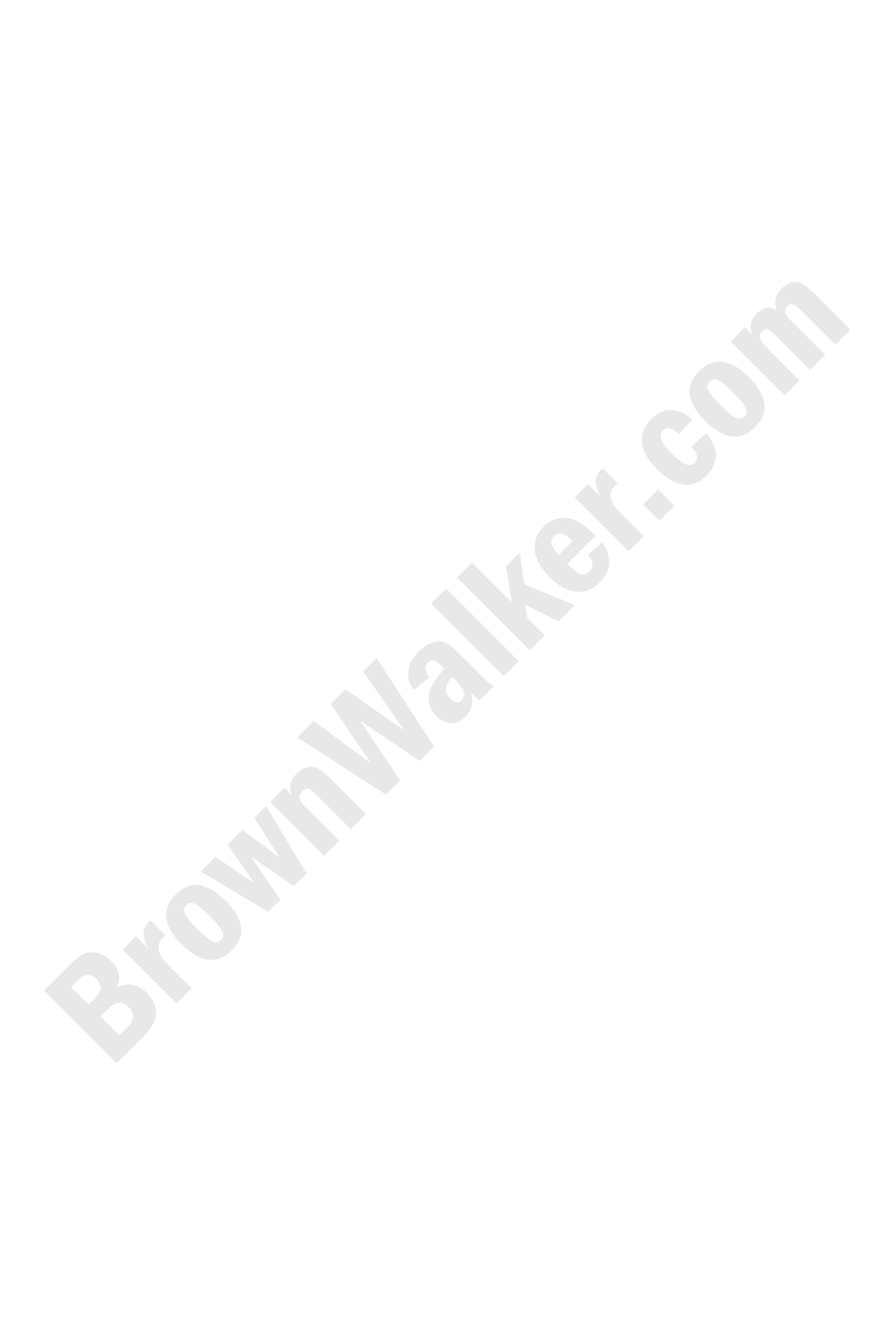## **GROUNDED THEORY THE PHILOSOPHY, METHOD, AND WORK OF BARNEY GLASER**

*Edited by*  **VIVIAN B. MARTIN AND ASTRID GYNNILD**



BrownWalker Press Boca Raton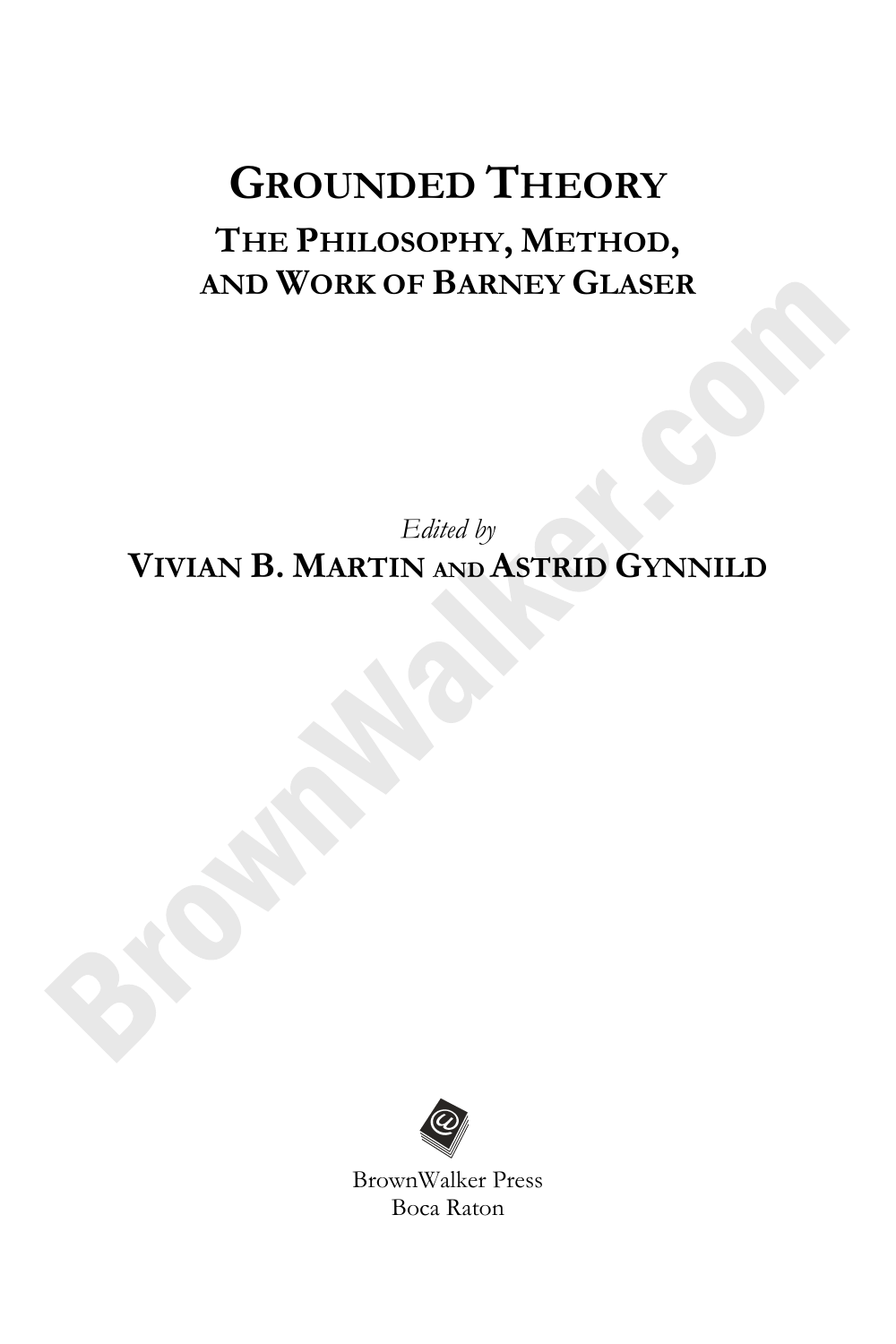*Grounded Theory: The Philosophy, Method, and Work of Barney Glaser*

Copyright  $\heartsuit$  2011 Vivian B. Martin and Astrid Gynnild All rights reserved.

All rights reserved. No part of this book may be reproduced or transmitted in any form or by any means, electronic or mechanical, including photocopying, recording, or by any information storage and retrieval system, without written permission from the publisher.

> BrownWalker Press Boca Raton, Florida • USA  $2012$

ISBN-10: 1-61233-515-2 *(paper)* ISBN-13: 978-1-61233-515-5 (paper)

ISBN-10: 1-61233-516-0 (ebook)  $ISBN-13: 978-1-61233-516-2$  (ebook)

www.brownwalker.com

Chapter 16 was originally published as a chapter, Generating Formal Theory, in *Doing Formal Theory: A Proposal* (2006), by Barney Glaser. Mill Valley, CA: Sociology Press.

Cover image "Abstract Tree" © Gavin Dunt | Dreamstime.com Cover design by Shereen Siddiqui

Library of Congress Cataloging-in-Publication Data

Grounded theory : the philosophy, method, and work of Barney Glaser / edited by Vivian B. Martin and Astrid Gynnild.

 p. cm. Includes bibliographical references. ISBN- $_{13}:$  978- $_{1-6}$  $_{1233-5}$  $_{15-5}$  (pbk. : alk. paper) ISBN-10:  $1-61233-515-2$  (pbk. : alk. paper) 1. Grounded theory. 2. Glaser, Barney G. I. Martin, Vivian B., 1956-II. Gynnild, Astrid, 1959- III. Title.

H61.24.G76 2011 001.4'2092--dc23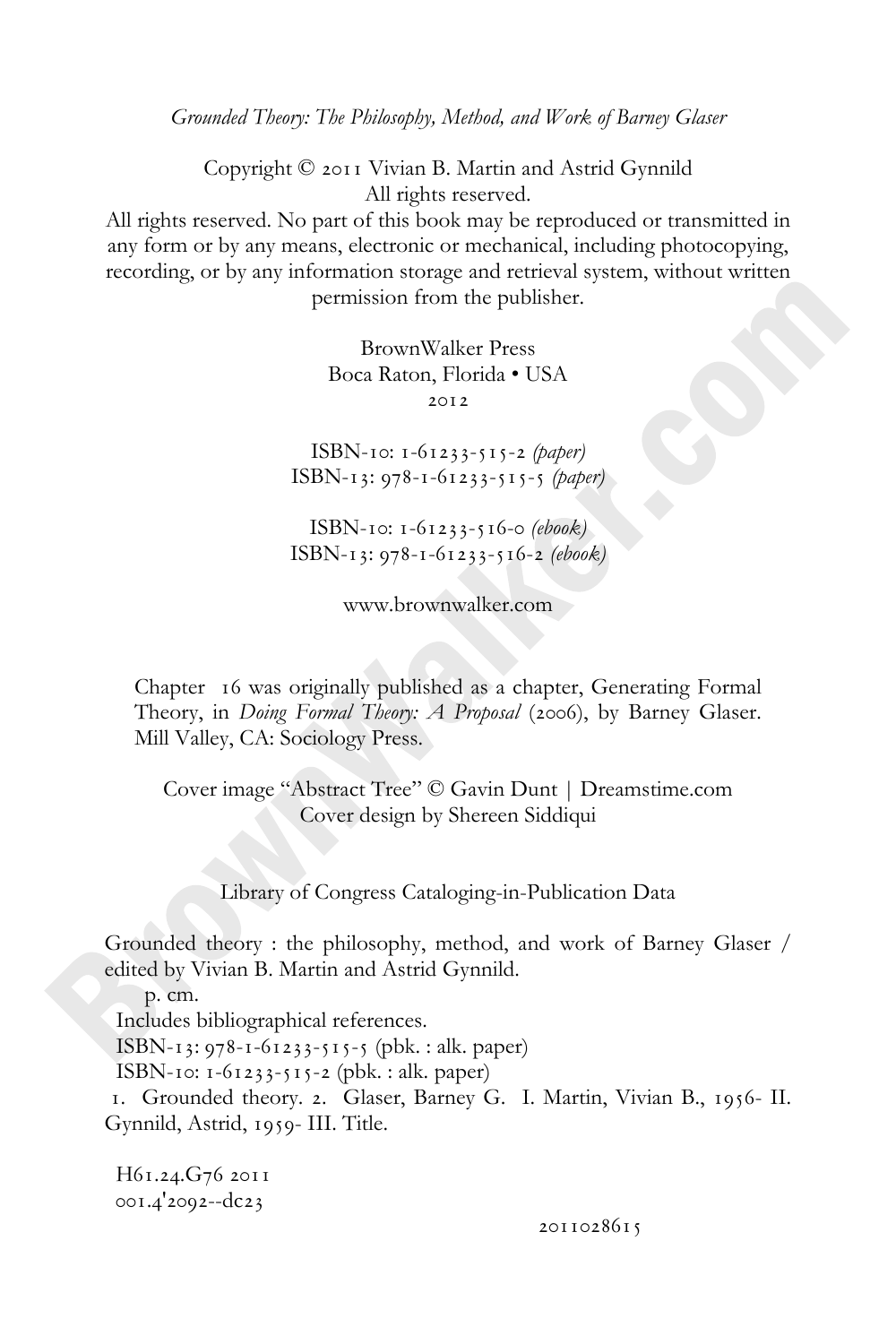#### **ACKNOWLEDGMENTS**

A lot of enthusiasm and support helped us bring this project to life despite delays. A special thanks goes to all our contributors for sticking by us even when the plans were vague and publication an uncertainty. Dr. Helen Scott helped pull together some manuscripts and deal with the challenges of working with writers living on four continents. In Jeff Young we found an openminded, supportive publisher. Christie Mayer was a patient, eagle-eyed production editor. Sonya Martin is a whiz on Microsoft Word and saved us many hours of frustration. Maxine Martin's editorial assistance was crucial as we pushed toward the deadline. Reviewers in an early phase of this project helped us take another look at the bigger picture. We thank everyone who helped push us toward a quality publication. Of course, this project would not be possible without the trust of Dr. Barney G. Glaser, whose spirit of discovery inspires us to move ever forward.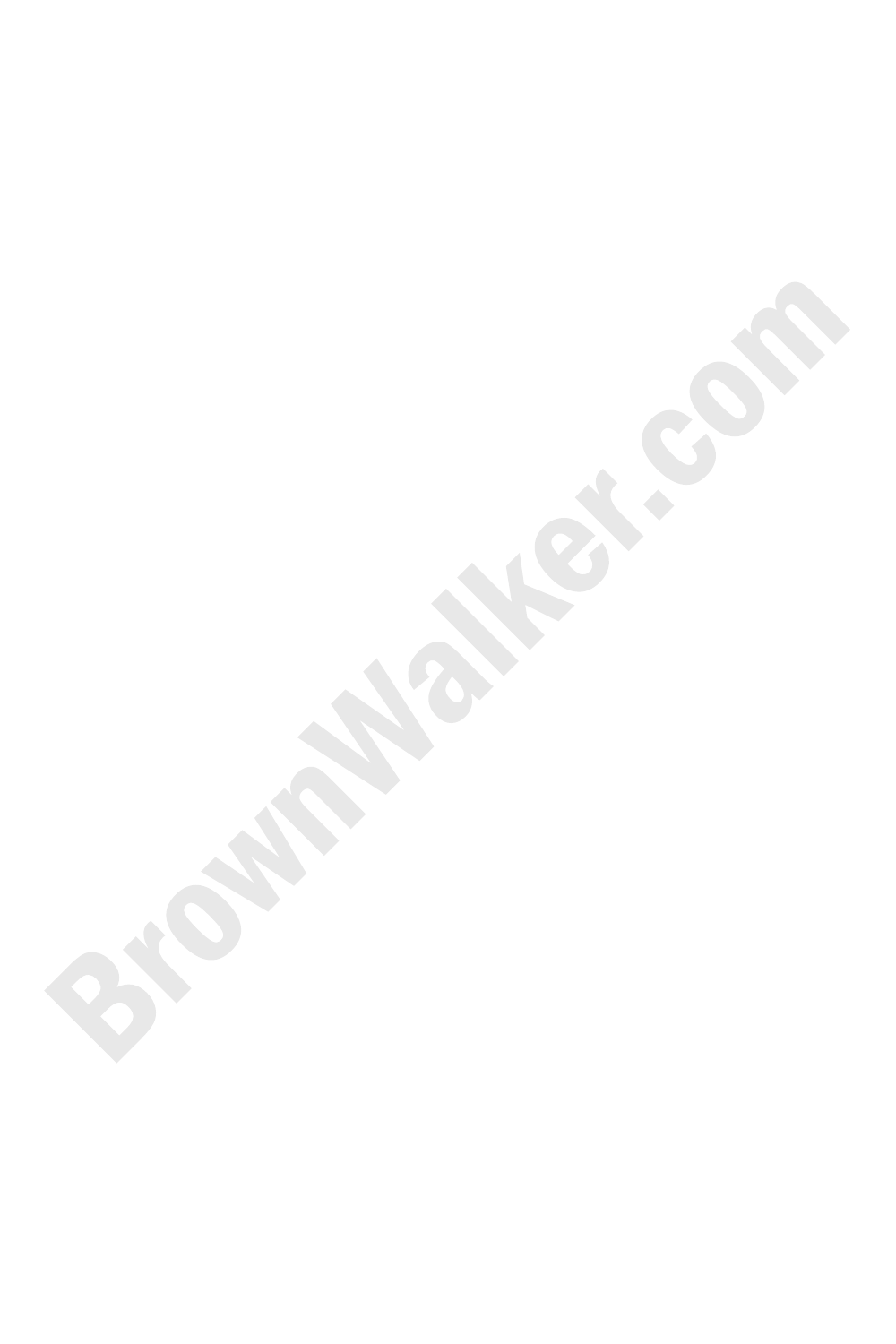### **TABLE OF CONTENTS**

|     | <b>INTRODUCTION: MENTORING A METHOD</b>                                                                                                                                                                                   |
|-----|---------------------------------------------------------------------------------------------------------------------------------------------------------------------------------------------------------------------------|
|     | Astrid Gynnild, University of Bergen                                                                                                                                                                                      |
|     | Vivian B. Martin, Central Connecticut State University I                                                                                                                                                                  |
|     |                                                                                                                                                                                                                           |
| Ι.  | <b>Why Classic Grounded Theory</b>                                                                                                                                                                                        |
| 2.  | <b>Atmosphering for Conceptual Discovery</b>                                                                                                                                                                              |
| 3.  | Getting Through the Phd Process Using GT:<br>A Supervisor-Researcher Perspective<br>Wendy Guthrie, Loughborough University                                                                                                |
| 4·  | <b>Learning Methodology Minus Mentorship</b><br>Antoinette McCallin, AUT University, Auckland, New Zealand<br>Alvita Nathaniel, West Virginia University School of Nursing<br>Tom Andrews, School of Nursing & Midwifery, |
|     |                                                                                                                                                                                                                           |
| 5.  | <b>Conducting Grounded Theory Interviews Online</b>                                                                                                                                                                       |
| 6.  | <b>Using Video Methods In Grounded</b><br><b>Theory Research</b>                                                                                                                                                          |
| 7.  | <b>Developing Grounded Theory</b><br><b>Using Focus Groups</b>                                                                                                                                                            |
| 8.  | The Utility and Efficacy of Qualitative Research Software<br>in Grounded Theory Research<br>Michael K. Thomas, University of Wisconsin-Madison 133                                                                        |
| 9.  | De-Tabooing Dying in Western Society:<br>From Awareness to Control in the Dying Situation                                                                                                                                 |
| IO. | <b>On Translating Grounded Theory</b><br><b>When Translating Is Doing</b>                                                                                                                                                 |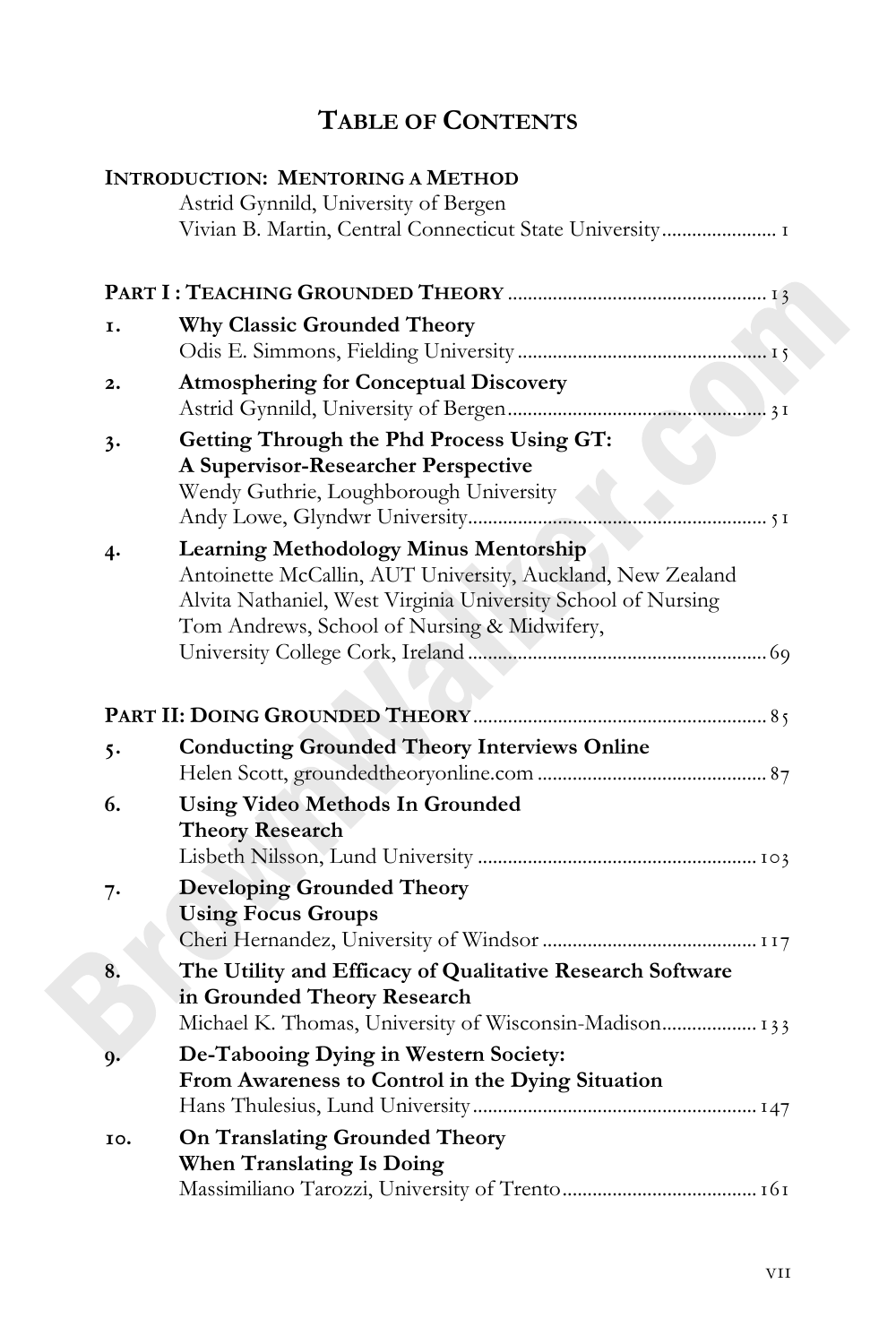|     | PART III: HISTORICAL AND PHILOSOPHICAL GROUNDING  175                                                                                           |
|-----|-------------------------------------------------------------------------------------------------------------------------------------------------|
| II. | <b>Lessons for a Lifetime:</b><br><b>Learning Grounded Theory from Barney Glaser</b>                                                            |
| 12. | An Integrated Philosophical Framework<br>that Fits Grounded Theory<br>Alvita K. Nathaniel, West Virginia University, School of Nursing 187      |
| 13. | The Autonomous Creativity of Barney G. Glaser:<br>Early Influences in the Emergence of Classic<br><b>Grounded Theory Methodology</b>            |
| 14. | <b>Grounded Glaser</b><br>Evert Gummesson Emeritus, Stockholm University 225                                                                    |
| 15. | Living the Ideas:<br>A Biographical Interview with Barney G. Glaser                                                                             |
|     |                                                                                                                                                 |
| 16. | <b>Generating Formal Theory</b>                                                                                                                 |
| 17. | Reflections on Generating a Formal Grounded Theory<br>Tom Andrews, School of Nursing and Midwifery,                                             |
| 18. | From Theoretical Generation to Verification Using<br><b>Structural Equation Modeling</b><br>Mark S. Rosenbaum, Northern Illinois University 283 |
| 19. | The Power of an Enduring Concept<br>Vivian B. Martin, Central Connecticut State University 297                                                  |
|     |                                                                                                                                                 |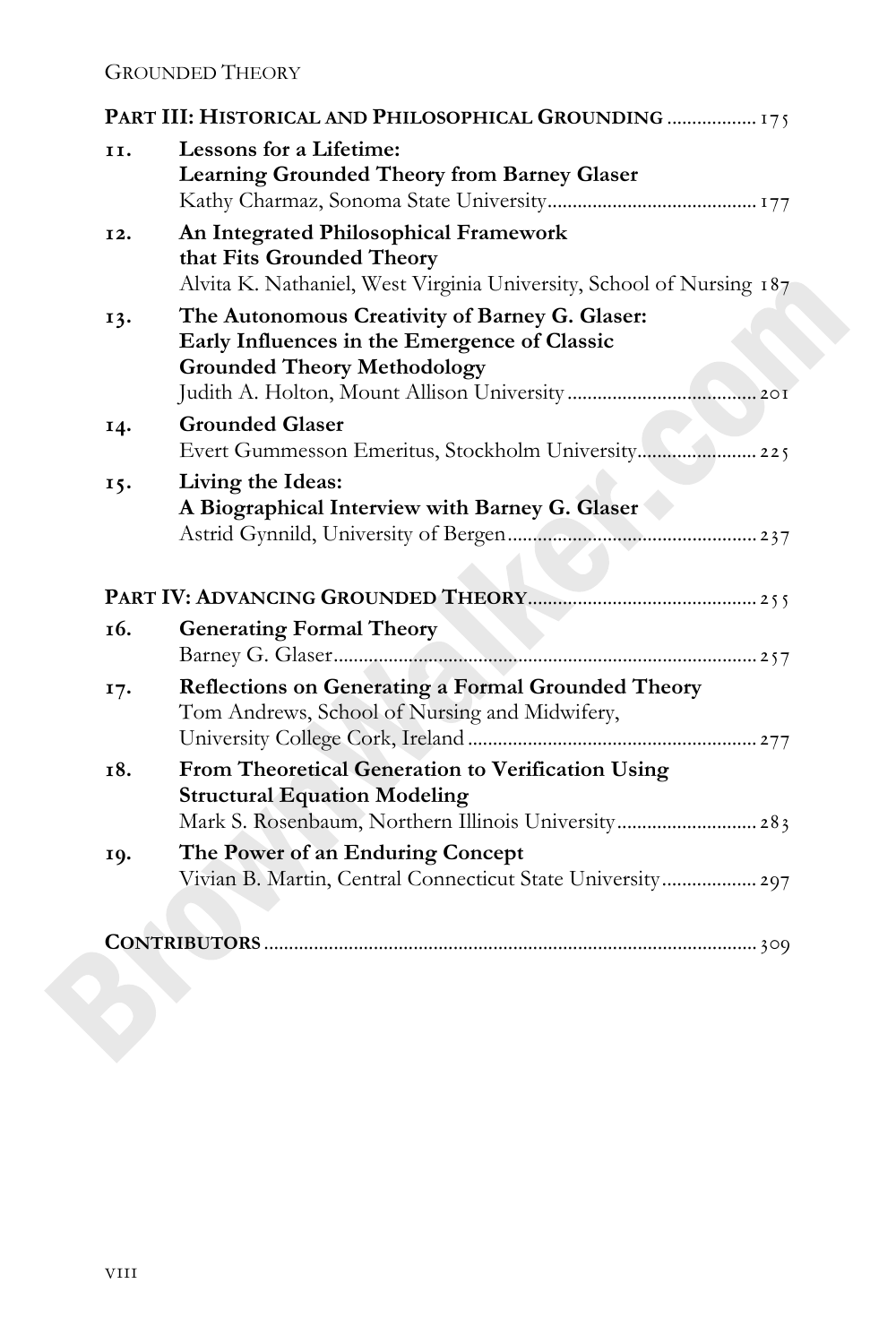#### **INTRODUCTION: MENTORING A METHOD**

#### **Astrid Gynnild University of Bergen**

#### **Vivian B. Martin Central Connecticut State University**

This book is about a mentor, his method, and the application of its principles. Grounded theory is reportedly the most invoked method in qualitative research worldwide, and the book is an edited collection with contributions from researchers from nine countries and four continents. The book is an attempt to clarify, elaborate on, and extend aspects of what Barney G. Glaser, the co-discoverer of the method, views as *classic grounded theory*. Though it was Glaser who drafted most of the book that codified the method, *The Discovery of Grounded Theory*, his original conception of the method is not always understood; the method has undergone several splits since its discovery in the mid- 1960s. In the last two decades, Glaser has written and published nearly a dozen books about the method in an effort to correct the record and explicate grounded theory.

This collection of original research articles and essays by grounded theorists who have studied with Glaser is for researchers, novice and experienced, interested in understanding more about classic grounded theory, how it can be learned and taught, be it through face-to-face, long-distance or written mentoring. In particular, the project is aimed at what grounded theory researcher and scholar Phyllis Stern has dubbed minus mentors, academics who want to learn to do grounded theory but who do not have immediate access to face-to-face mentors. Anecdotal evidence suggests that most PhD students who choose grounded theory as the methodological approach for their dissertation start out as minus mentees in the sense that their professors do not know the method or ways of teaching it. As a consequence, both students and professors need to search for information elsewhere, not the least in readily accessible edited collections online.

Glaser's influence as a mentor ultimately ties together the chapters in this book, something we came to realize on a chilly but pleasant January day as we sat in a London Starbucks, crunched between two small round tables on which we were sorting strips of yellow paper. We had scratched the titles of the chapters in this book on the paper and, while sorting, it became more and more evident that *mentorship* tied together most of the work in this project. We also saw that mentorship in grounded theory involves a wide variety of professional developmental relationships. To introduce this book we want to say something about the multifaceted process of sowing a research idea at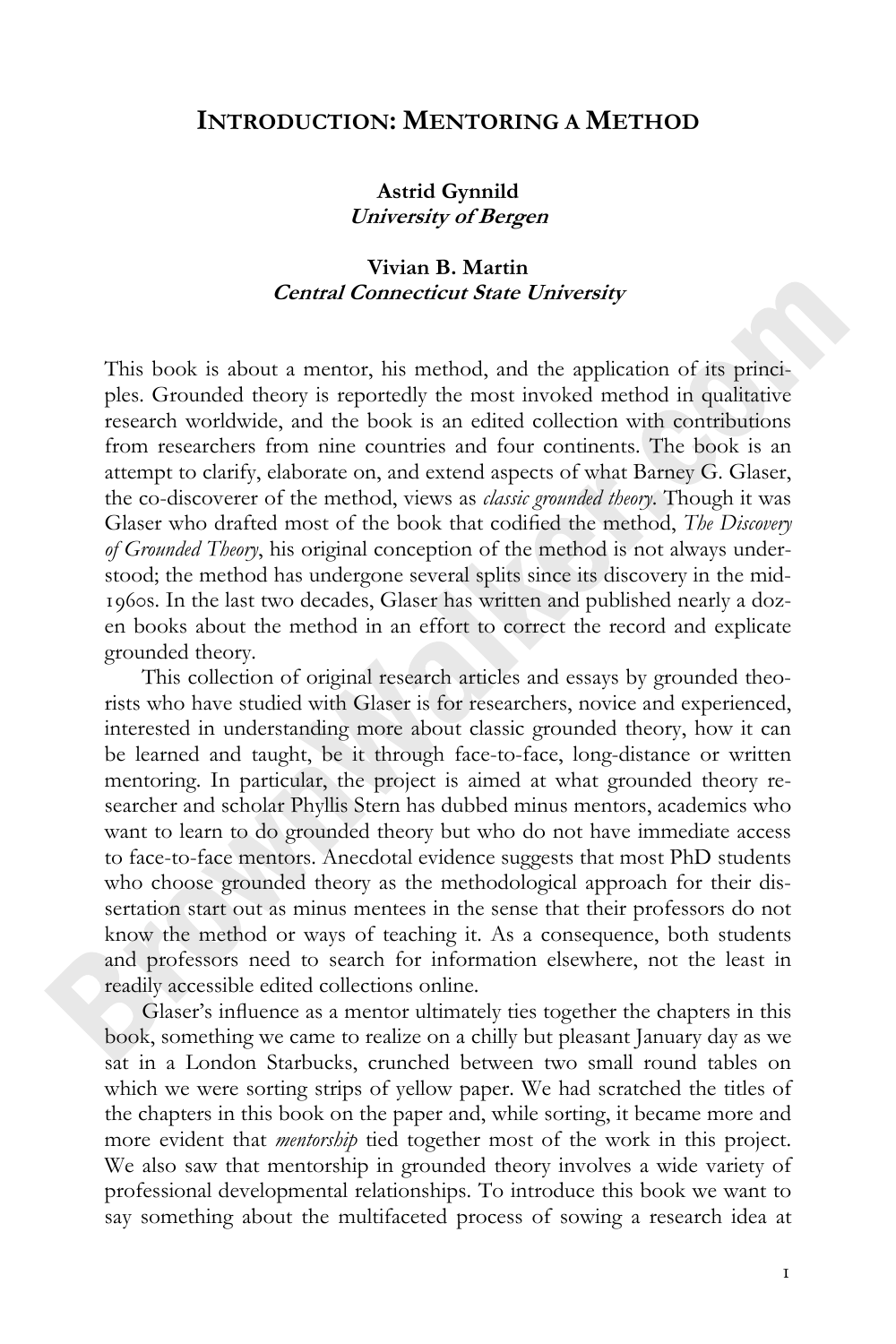one point in history, and growing it with the assistance of research networkers who in turn mentor using methods initiated close to half a century ago.

#### **Mentoring grounded theory**

Mentoring grounded theory cuts across disciplines, countries, and generations of grounded theory researchers. It demonstrates the interwoven complexity of developmental processes of research professionals in the digital age. Both of the discoverers of grounded theory brought to the method strong influences from some of sociology's "great men." For Strauss, it was Everett Hughes, whose lineage traced back to founders of the Chicago School; for Glaser it was Robert Merton and Paul Lazarsfeld at Columbia. These were traditional academic relationships, but the spread of grounded theory has been shaped by different models that increasingly span the globe and take on properties that can tell us much about teaching, learning, and developing new forms of academic mentorship.

Grounded theory has been both spread and stunted by mentoring relationships. As other authors have noted, the method differs from many others in that it is very much tied to its co-discoverers, who have been active in it for long periods. In Strauss's case, mentoring continued up until his death in . Barney Glaser, on the other hand, has written most of his books on grounded theory in the  $21^{st}$  century, and is still a mentoring role model for the rapidly growing, worldwide network of grounded theory. The founders' active engagement in mentoring a method that developed in two different directions no doubt contributes to some of the battles of legitimacy. But it also meant, at least in the early years, that people not associated with the discoverers created extensions and workarounds that have sometimes muddied the execution of the method.

Despite these confusions, the spirit of grounded theory and its explicit aim to give researchers autonomy from the stronghold of extant theory has continued to attract many. How these newcomers find the method is itself part of the mentorship process. As we discovered while putting together this project, coming to grounded theory is an interesting outcome of guidance from trusted persons. Both of us had been introduced to grounded theory by relatives, both academics, who had come across it through their own personal academic relationships. We began thinking about the role of door-openers for the method and have since observed that they work on both a local and global scale. For example, one contributor to this book, Evert Gummesson, a professor emeritus at the University of Stockholm, discovered Glaser and his work and struck up a relationship that brought Glaser to Europe for the first time in 25 years. It eventually lead to Gummesson recommending Glaser for an Honorary Doctorate at Stockholm. Importantly, this recognition helped the method spread in Sweden and the rest of Europe from the 1990's.

As a young PhD student, Barney Glaser studied with sociologists such as Merton and Lazarsfeld in typical student-teacher relationships. Later, after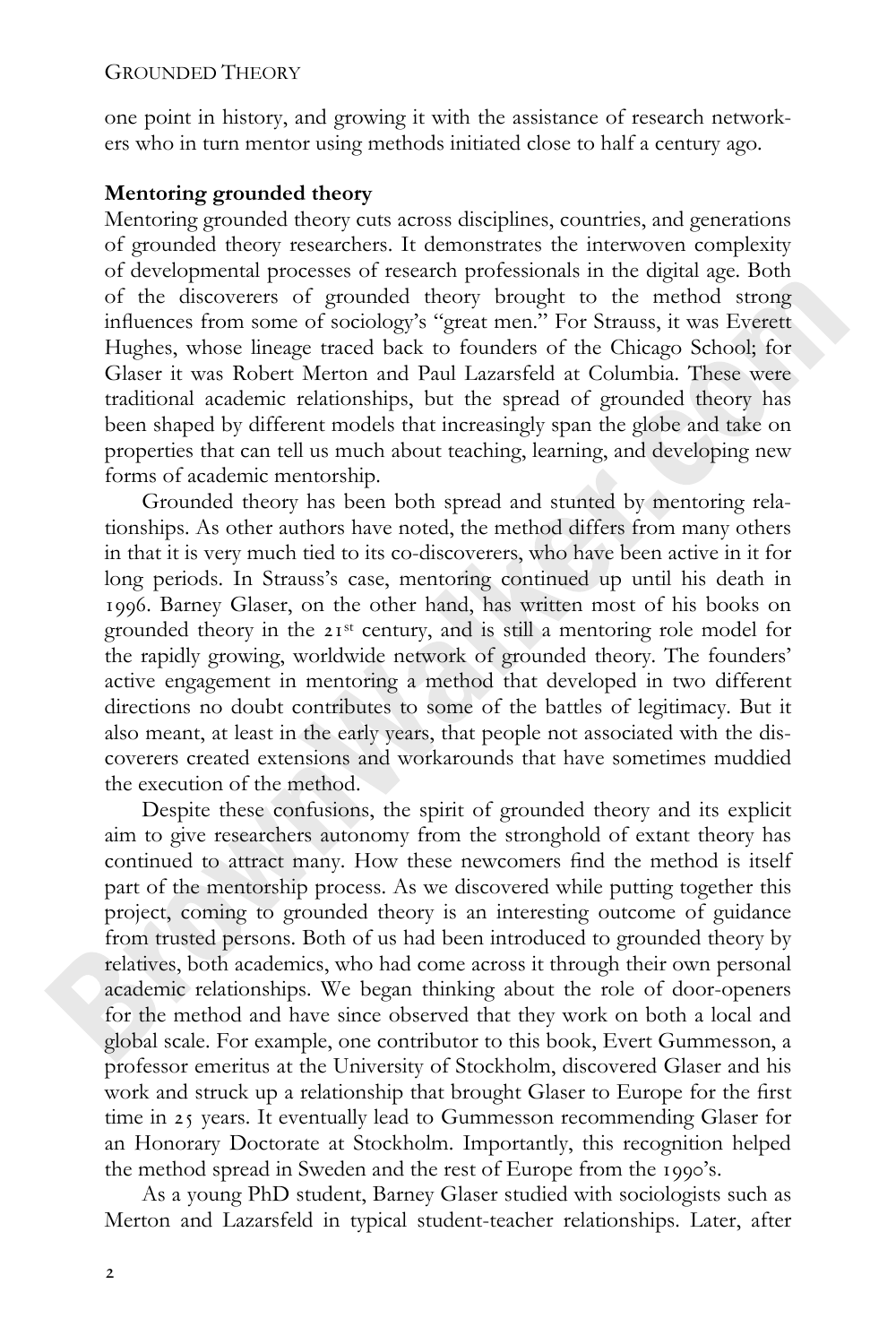engaging in a peer-to-peer mentoring relationship with Anselm Strauss, Glaser separated in order to redefine the direction of grounded theory and become autonomous in his professional role. Throughout this process he not only developed his own ways of mentoring PhD students from outside of academia, but he also acts as an experienced role model who provides encouragement, advice, coaching and moral support to learners who want to move on with the classic grounded theory protocol.

We suggest that grounded theory is mentored through cultivating competence of grounded theory networks over extended periods of time. The cultivating processes take place in writing, and in virtual and face-to-face academic encounters. The ultimate goal of Barney Glaser's mentoring is first, to help PhD candidates get their degrees, and second, to support the manifestation of peer mentoring in multiple networks. Peer mentoring multiplies rapidly when a sufficient number of grounded theorists having reached a level of method proficiency at which they are able to inspire, support and critique each other in ways that are profitable for both parties. Peer mentoring is closely related to peer reviewing, and both aspects of being among equals have manifested in the work with this book.

The proposition of cultivating competence in multiple networks is based on an analysis of the chapters in this anthology combined with data collection elsewhere in grounded theory environments. The key dimensions of cultivating GT competencies in multiple networks concern the teaching of troubleshooting skills; providing psychosocial support and building bonds of friendship; facilitating informal network meeting points such as grounded theory seminars and online discussion groups; and establishing professional authority through running a peer-reviewed journal and ensuring the accessibility of Glaser's many books on the method. In reality, the books serve as asynchronous, written mentoring of grounded theory. These are key issues in Glaser's strategy for mentoring the method.

By investing personally and professionally in the build-up of a competent peer-to-peer network, the number of competent performers of the method is likely to increase, and the results of Glaser's long-term focus on grounded theory seed planting in Europe, North America, Asia, and Australia are evident. As will be demonstrated throughout the book, many experienced grounded theorists around the world have become engaged in different ways of using and mentoring the method. Some are engaged in formal teaching and mentoring of the method in academic institutions; some have built a whole career on mentoring and further development of grounded theory approaches; some spend their leisure time teaching the method in grounded theory seminars; some are mentoring others through the participation in discussion forums online; some take on more formal one-to-one obligations of mentoring via the Internet; some contribute by peer-to-peer sharing of new ways of doing data collection; and some contribute by analyzing philosophical frameworks and revisiting early history of the method. All together, these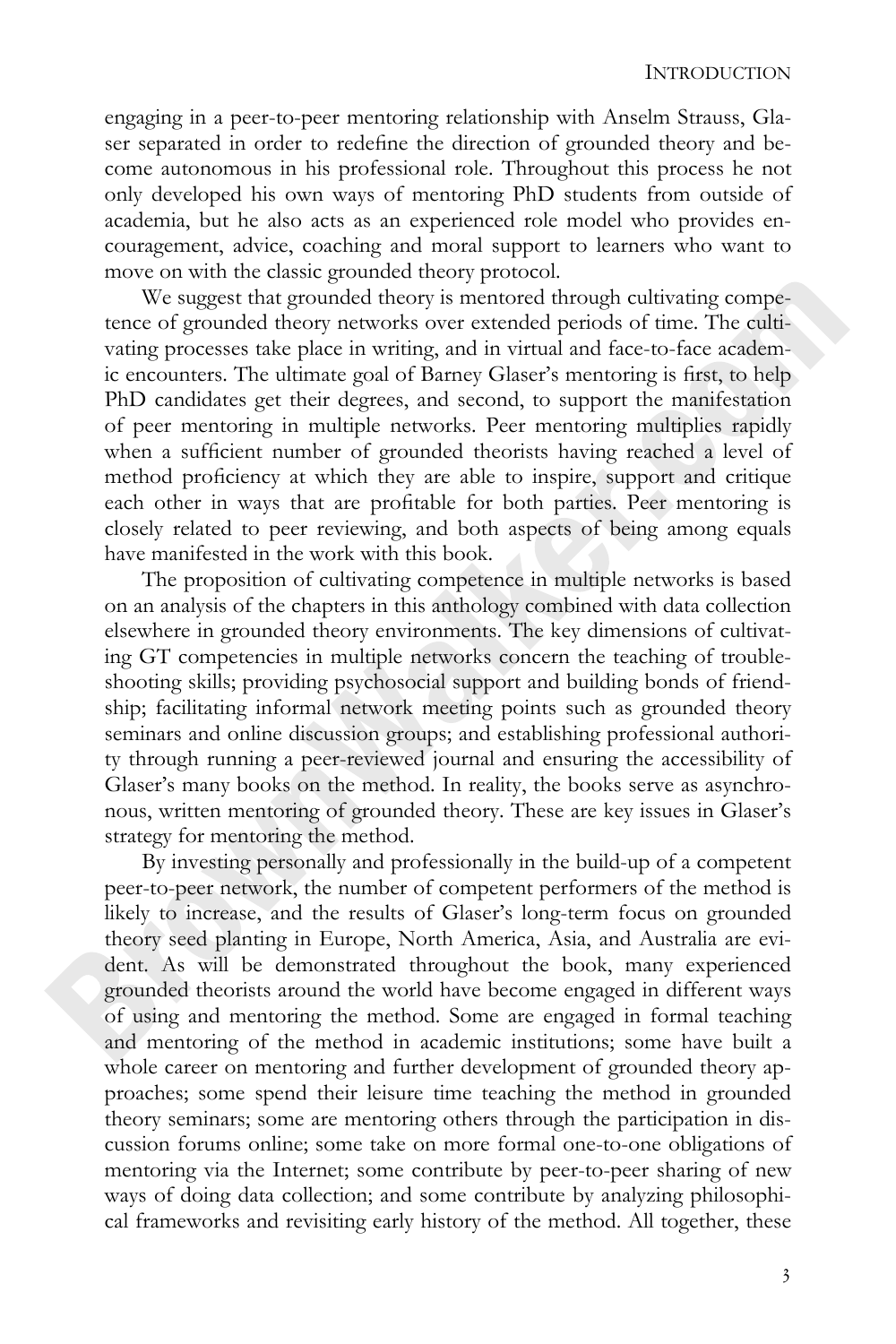different approaches help build up a multifaceted knowledge base for mentoring grounded theory. Degrees of involvement in mentoring and time expenditure on grounded theory activities vary, but mentors in evolving peer networks do have at least two things in common: They are intrinsically motivated to help others learn the method and persistent in developing their own maturation with the method.

All of the contributors to this book studied with Glaser. A few were taught grounded theory in an early phase of Glaser's career. Most have taken up study with him in the last decade as part of his troubleshooting seminars around the world to help novice and experienced researchers better understand the method. A core of the people contributing to the book first met at such a seminar in Paris in May 2002. They were from the US, Ireland, Sweden, and elsewhere. The network they have been part of is an example of the type of peer mentoring enabled and sustained internationally. Since they met with Glaser at different stages of his career, the mentoring processes they went through also varied from formal mentoring initiated through course participation at a university to very informal mentoring either face-by-face at some of Glaser's seminars or through long distance calls or emails.

Nevertheless, since the discovery of grounded theory, it appears that many researchers, from different disciplines and different continents, have generated their own grounded theories without ever attending a grounded theory seminar or experiencing a learning milieu where principles of grounded theory were taught or discussed. The term "minus-mentoring," introduced earlier, points to the fact that even though all PhD candidates have one or more official supervisors at their own institution, many of these supervisors do not have any competency in grounded theory. In practical work, therefore, the candidate might be considered a minus-mentee.

In their chapter on the role minus mentoring has played in remodeling grounded theory ("Learning Methodology Minus Mentorship," chapter 4), Antoinette McCallin, Alvita K. Nathaniel, and Tom Andrews write that "although mentoring is seldom discussed as an essential component of grounded theory research training, mentorship advances understanding." With references to literature in the field, the authors argue that mentorship is invaluable to the learner to engage in excellence and scholarship. Mentoring not only concerns methodological support; it also socializes and informs new researchers into a community of scholars. When the novice scholars and their supervisors are uninformed, they rewrite the method with their own misunderstandings. According to McCallin, Nathaniel, and Andrews, part of the problem is that:

novice researchers seldom appreciate the fine distinctions of the method until they are engaged in the research process. If a researcher is under supervision from a qualitative researcher who is not familiar with grounded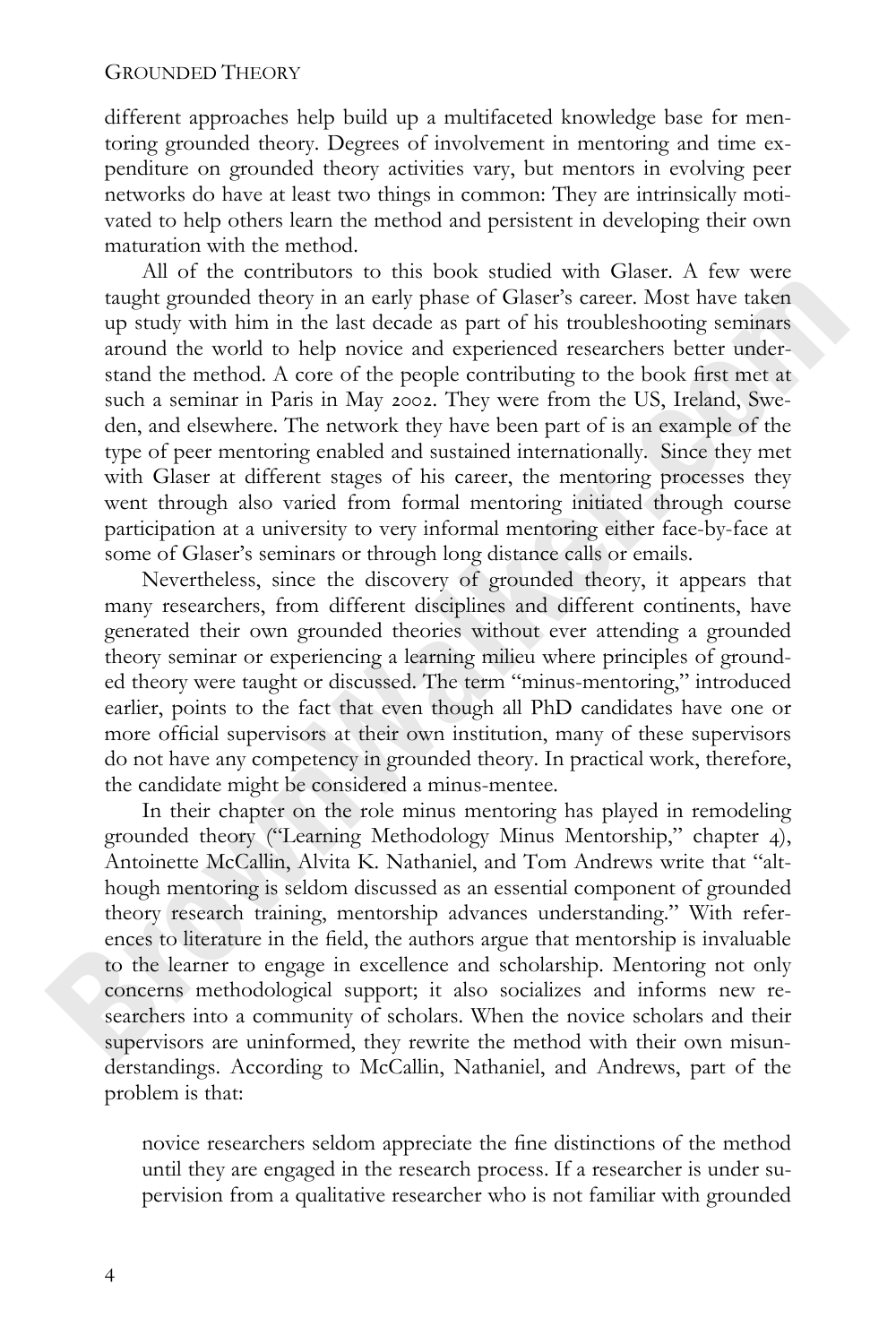theory at all, the learner is exposed to qualitative generalizations that are at odds with what is a specialist methodology.

The authors write that another problem is caused by the fact that even when novice grounded theory researchers search for grounded theory in journals and in books, they easily get into trouble. Much of what is written is methodologically inaccurate: "All too often grounded theory research published in well-respected international journals bears little resemblance to the original methodology."

This dilemma highlights a problem with literature as a mentoring tool in academia. Is the information accurate? Can the article or book be trusted? In contrast to many method books, Glaser's books guide researchers throughout the whole process of doing a grounded theory study. When reading his books for the first time, researchers across disciplines are often astonished by the wealth of details in grounded theory trajectories that are presented; they experience that the books speak to their own dilemmas and challenges while generating theory. Glaser has met the need for books by establishing the Sociology Press and the Grounded Theory Institute, which ensures that the books would always be accessible.

As Glaser's theorizing is based on systematic analysis of large amounts of data, the relevancy of the written information is evident. Yet after he withdrew from academia in the late 1980s, and thereby also withdrew from formal mentoring in established university settings, there was a void that needed to be filled. The number of emails that Glaser received from researchers on several continents indicated that the books of grounded theory were important. But even though the method was thoroughly discussed in writing, this form of "long distance" mentoring was not enough. The minus-mentees needed something more. As a consequence, Glaser developed the grounded theory seminars, which provide a new learning cycle for PhD candidates who grappled with the method. These seminars offered an opportunity for learners of the method to experience face-to-face mentoring in grounded theory.

The mentoring provided at these seminars will usually be complementary to the more discipline-specific mentoring provided at home institutions. However, as grounded theory is mainly inductive and experiential, it is necessary that future mentors have personal experience in doing the method. As a role model for those who aspire to become grounded theory mentors, Barney Glaser embodies what many PhD candidates need during their doctoral process: a mentor who is clear and upfront on the roles of both the mentee and the mentor; mentors who can supervise them through the process, not in detail, but who demonstrate an empathetic understanding of what they are struggling with. In other words, psychosocial aspects of mentoring tend to be just as important as the strictly skill-dependent aspects of it. These aspects of informal and formal mentoring are supported by existing research (Henderson Daniel, 2006, de Janasz and Sullivan 2001).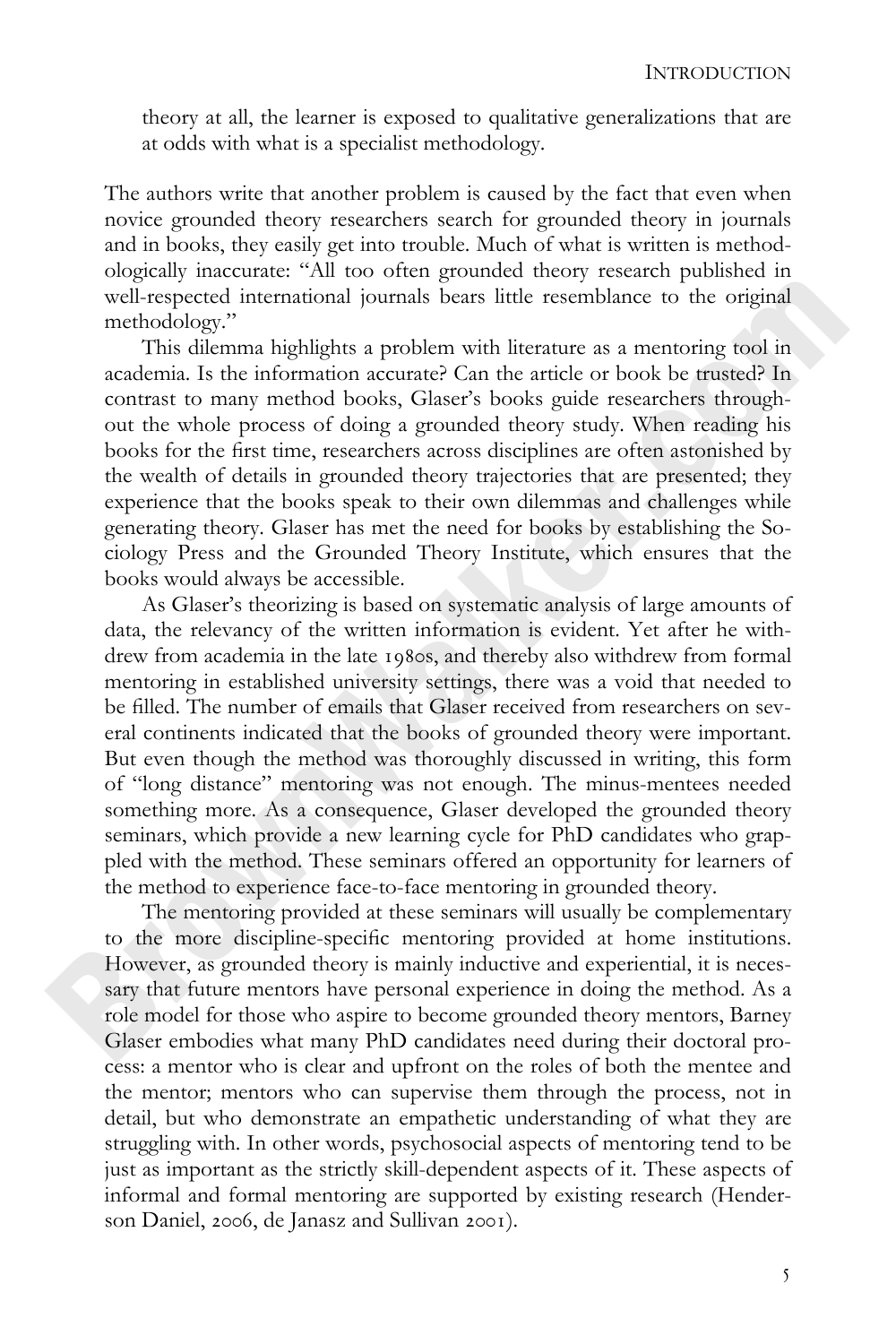Mentoring grounded theory is carried out through a multiplicity of competent support networks. From networking that has come out of the many grounded theory seminars, grounded theory mentoring has been spread to many countries in the world. With the introduction of the Internet and virtual communication, the pace of dissemination has increased. Within these large networks, the first issue that takes considerable amounts of time is building competency in theorizing based on grounded theory principles. The contributors of this book have all specialized in different substantive areas with grounded theory. They come from many disciplines and many countries. As a basic principle, this multiplicity takes care of several issues. For PhD candidates it simplifies the process of establishing contact with several mentors. As long as the mentoring is informal and a supplement to the formal supervising that a candidate receives at the home institution, the multiplicity of mentors that might be contacted takes away some of the time pressure that would otherwise fall on one person. Moreover, with several potential mentors at hand, it is more likely that the individual researcher connects with people who match his or her specific needs.

Mentoring principles in grounded theory are rooted in data about the needs of mentees, and influenced by Barney Glaser's vision of wanting to give people their sense of being themselves. As Glaser points out in the conversation with Astrid Gynnild, grounded theory might be applied not only on academic research projects; learning the method gives researchers "their creativity, their independence, their autonomy, their contribution, their selfsatisfaction and their motivational joy." In the research literature, mentoring is repeatedly referred to as having two primary functions for mentees: the career-related function and the psychosocial function. The career-related function establishes the mentor "as a coach who provides advice to enhance the mentee's professional performance and development," whereas the psychosocial function establishes the mentor as a "role model and support system for the mentee (Daniel et al, 2006, p 6). Moreover, mentoring is typically theorized as a process. Daniel et al  $(2006)$  and Russell  $(2004)$  conceptualize mentoring as a four-stage process in which an initiation stage, a cultivation stage, a separation stage, and a redefinition stage are identified. According to the general mentoring glossary, the cultivation stage is a phase in which "career and psychosocial functions are enhanced during the 2 to 5 years after the mentoring is initiated" (Russell, 2004).

From the perspective of mentoring a method presented in this chapter, there are no such specific limitations of the cultivating stage. It is definitely true that all researchers, no matter what method, mentor, or project they are engaged with at any time of their career, will go through stages of initiation, cultivation, separation, and redefinition in mentoring relationships. This goes for mentees as well as for mentors. However, Barney Glaser's life work indicates that to successfully mentor a method, cultivation approaches should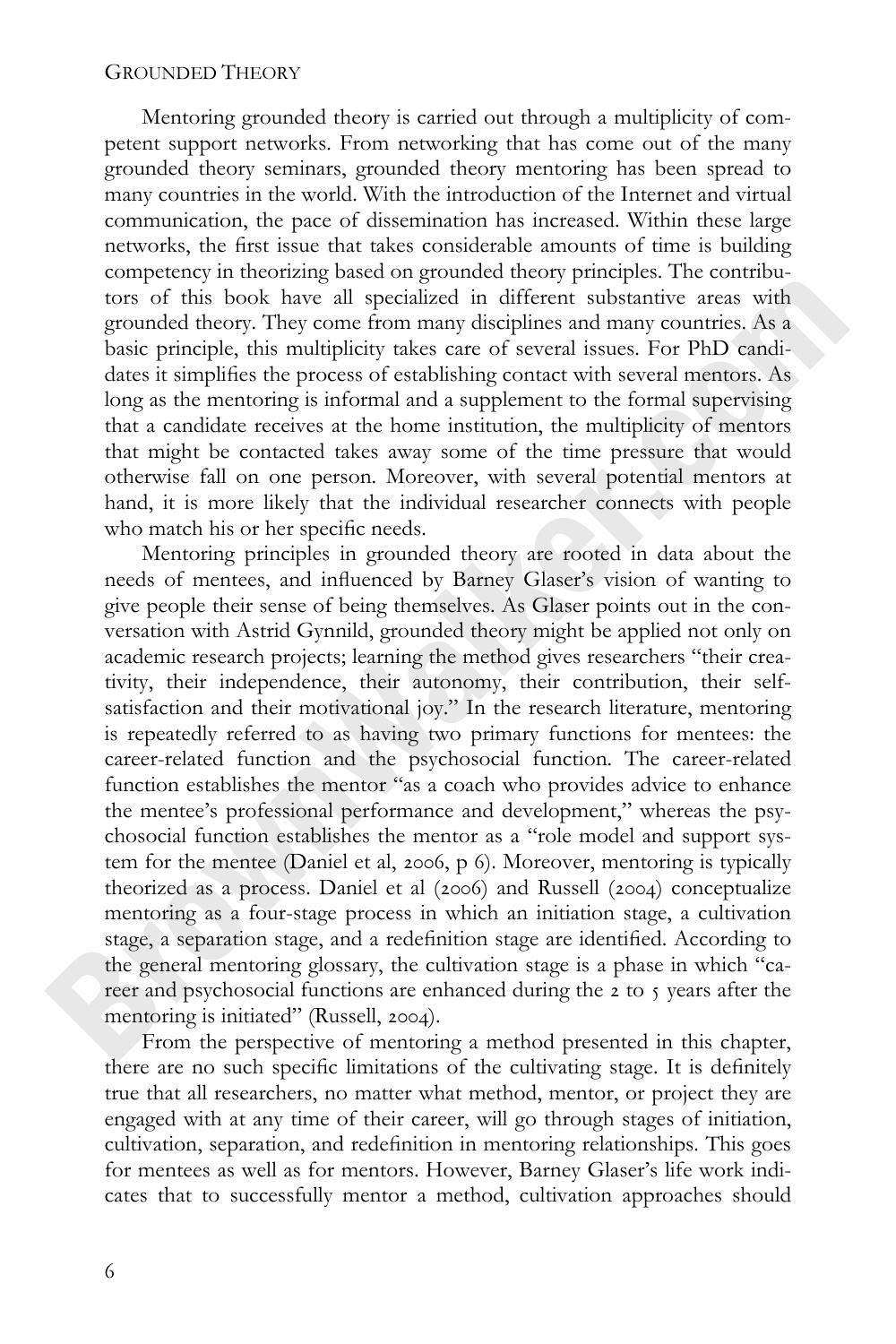preferably last for several decades and there should be an increase in the multiplicity of approaches.

A person who takes on the task to mentor a method, of course, does so through mentoring other persons. In practice, this fact means that even though the mentor is steadily cultivating his project throughout the years, both he and potential mentees are likely to experience many moments and situations of no return where relationships are bound to break in some way or other. Glaser broke out from his early career relationships with people like Merton and Lazarsfeld at Columbia and later broke away from the method's co-founder Strauss, although they managed to keep their personal relationship. More precisely, Glaser claims that Strauss was the one who broke out, as he at one stage in the method's history deviated from its established definitions.

Many students of Glaser have also separated from the original version of the method throughout the years. Initiation, cultivation, separation, and redefinition are stages that all humans go through not only in relationships in general; it is a necessary trajectory on the way from being a child to becoming an adult. In this perspective, the most interesting question to be posed is not whether or when anybody is going to break out from a network or an academic field of interest. The most interesting issue to analyze is what happens during and after redefining a relationship, be it to a mentor or a mentee. According to the mentoring glossary, redefinition is "the phase after the separation phase when the mentoring relationship may end or change qualities"  $(Russell 2004, p. 609).$ 

Some contributors to this anthology were mentored by Glaser but later separated from his approach in order to establish their own grounded theory branch. Others again have redefined and levelled up to peer-to peer relationships in their grounded theory networks. In this way, open networks manage to become self-supportive mentoring environments. Mentoring can be taskfocused, relationship-based, and both. Mentoring grounded theory as a method exemplifies a binary approach to enhancing professional performance and development and ensuring a gradual expansion of the approach. The wish to mentor others often surfaces when people are midway in their careers, when they are at a peer-to-peer stage in their own professional development (Allen, 2002). Allen also points out that mentors who are intrinsically motivated for a task are likely to be more focused on psychosocial dimensions of mentoring than others. People who are focused on mentoring others usually exhibit an other-oriented empathy that relates to psychosocial mentoring. In the case of mentoring the grounded theory method, the otheroriented empathy conveyed is also grounded in the data.

The necessity of multiple mentorships, moment mentoring, and complementary mentoring is likely to increase in an academic world where researchers are working more and more on collaborative projects and loose networks around the globe. When mentoring a method, individuals who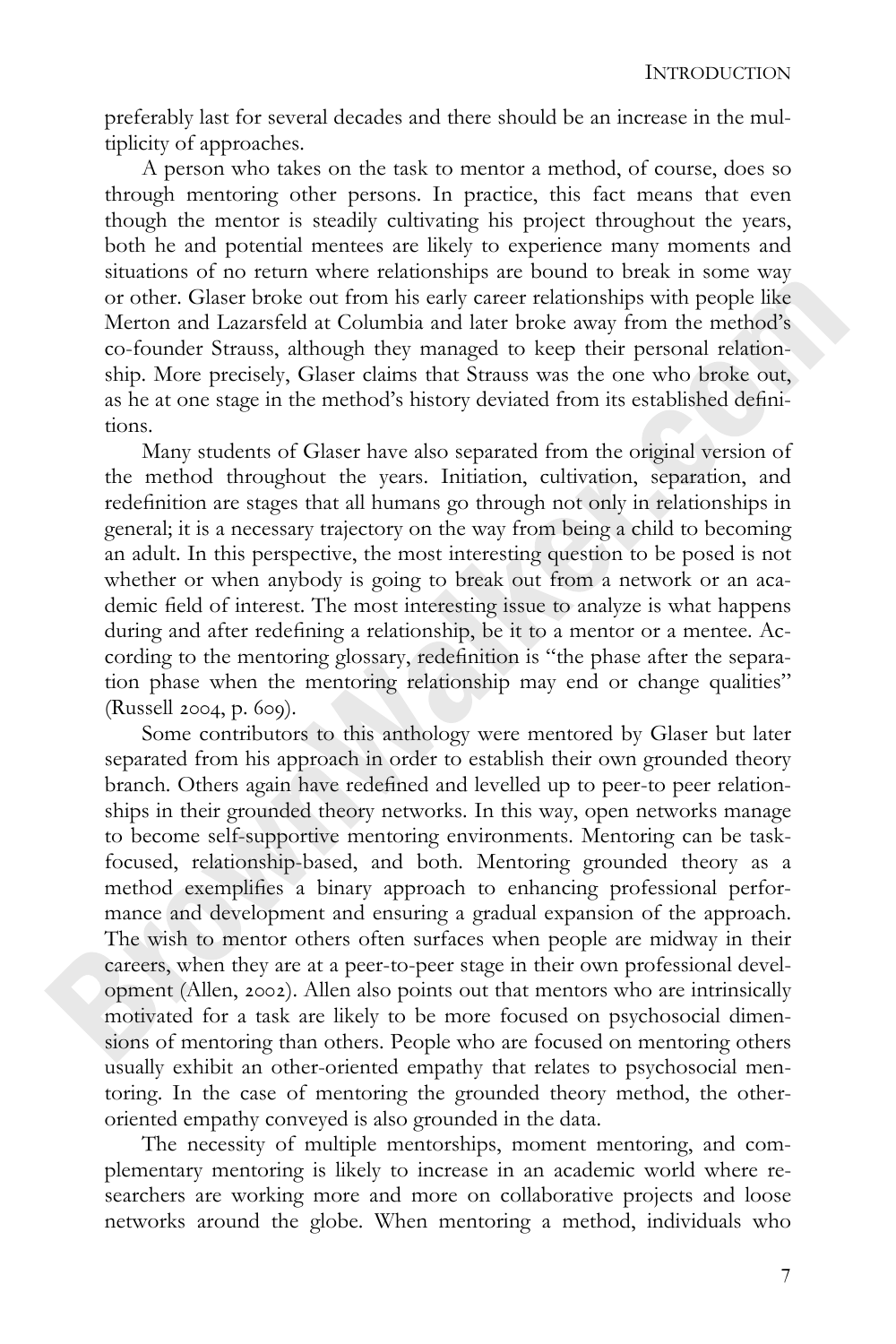choose to work within the definitions of the method go through a process of being cultivated to cultivating. This joint project is one such outcome. The book is divided into four parts focused on the most important dimensions of mentoring a method: teaching, doing, explicating and documenting its roots and epistemology, and advancing it.

#### **How this book is organized**

While editing this project we had some debate over whether to use the "classic" grounded theory modifier throughout to draw the line dividing the version of grounded theory advanced here and the work of others. In some ways, using the modifier to describe Glaser's version of grounded theory--he does not like Glaserian, as it is sometimes called– cedes ground and allows remodeled work to carry the banner of grounded theory without challenge. As a result, we chose to go forth with simply Grounded Theory in the title. At various points in the book, however, it is necessary for authors to use "classic" to clarify distinctions that set Glaser's vision apart from those of others. The need to make classic grounded theory's strictures especially explicit is critical in chapter , Odis Simmons's "Why Classic Grounded Theory," which opens Part I Teaching Grounded Theory. Simmons, who studied with both Glaser and Strauss, explains how he came to understand that grounded theory as advanced by Glaser differed from Strauss's version and why he came to prefer the conceptualization power of Glaser's classic grounded theory. Simmons also cuts through discussions that seek to categorize classic grounded theory as objectivist rather than constructivist and shows how these labels put grounded theory in unnecessary boxes.

The Grounded Theory Institute's Troubleshooting Seminar was the vehicle through which most contributors to the book, including the co-editors, came to know Glaser and one another. In chapter 2, "Atmosphering for Conceptual Discovery," Astrid Gynnild examines the process of participating in the seminar and presents a theory of learning that, she hypothesizes, can be extended beyond the grounded theory seminar to better understand empowering learning situations. Through interviews, observations, and other data, she theorizes the conscious strategies Glaser has used to help PhD candidates from around the world complete grounded theory dissertations.

Despite the success of grounded theory dissertations in many types of institutions, there are still special challenges PhD candidates doing classic grounded theory dissertations face at their home institutions. Andy Lowe, who has helped a number of candidates navigate common pitfalls, and Wendy Guthrie, who completed a dissertation with Lowe's guidance, provide a blueprint in chapter 3, "Getting Through the PhD Process using Classic GT: A supervisor/researcher perspective," which anticipates issues ranging from the original proposal and IRB issues to the final write-up. The fourth chapter rounding out Part I is "Learning Methodology Minus Mentorship," which was cited earlier in this introduction. McCallin, Nathaniel, and Andrews not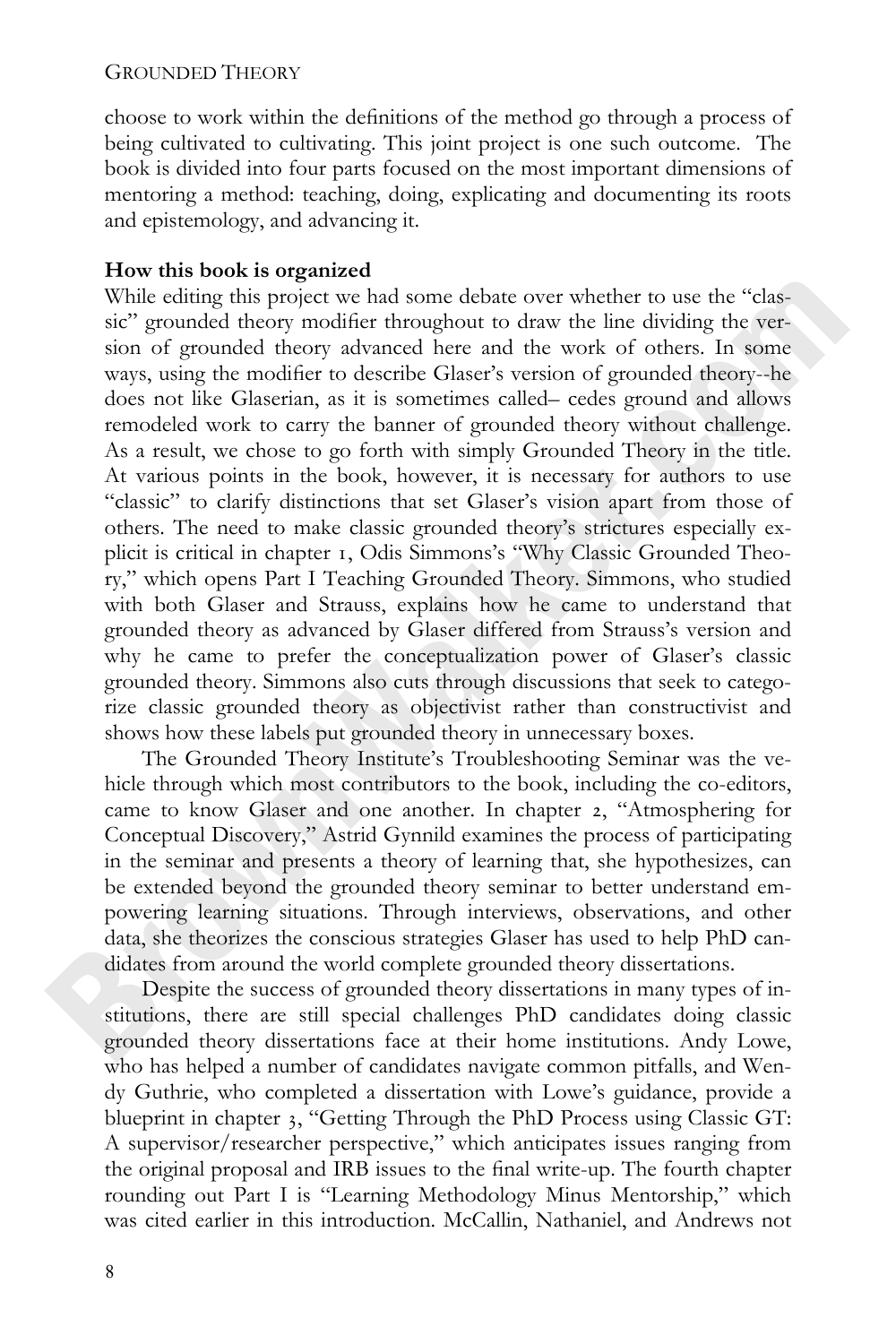only address the scholarly concerns when a method is misshaped by those who are not adequately informed, but also highlight the moral and ethical issues raised by such representations.

Part II Doing Grounded Theory provides a range of instruction in ways to expand data collection, think about doing grounded theory, and research extending some of the original work on awareness of dying. In chapter 5, "Conducting Grounded Theory online," Helen Scott leads readers through the process of conducting grounded theory interviews online, a form of data collection becoming more popular as more researchers become aware of the rich possibilities online. In chapter 6, "Using Video Methods in Grounded Theory," Lisbeth Nilsson takes grounded theory's "all is data" dictum further with a discussion of collecting data with video, a technique she refined while conducting research among disable people who could not speak and participate in the interview as it is traditionally known. Video of work with patients in her work as an occupational therapist became the source for codes and building of a theory that has won respect internationally. In chapter 7, "Developing Grounded Theory Using Focus Group Interviews," Cheri Ann Hernandez clears up some of the misapprehensions grounded theorists might have about using focus groups, which she argues can aid grounded theorists so long as they are mindful of some of the issues she outlines.

The use of qualitative software to aid the completion of grounded theory projects is a sticky topic, one that is too often dismissed without adequate discussion of how the process really works. In chapter 8, "The Utility and Efficacy of Qualitative Research Software in Grounded Theory Research," Michael K. Thomas goes beyond the flat-out rejections or the uncritical embrace of such tools with an overview that lays out the options and limitations from the point of view of a classic grounded theorist who has used some of the leading software programs and can critique in context. Chapter 9, "De-Tabooing Dying in Western Society: From Awareness to Control in the Dying Situation," by Hans Thulesius, extends the *Awareness of Dying* work that played a critical role in launching grounded theory. The data in the emerging theory points to processes in which the main concern of the patient, now aware of his terminality, wants control of dying, whether it be through the right to die or active participation in decisions for palliative care.

Grounded theory's status as a method embraced worldwide means that scholars for whom English is not the first language discover grounded theories that they sometimes write up for native and English audiences. Conceptualizing in one language and writing in another has certain advantages and challenges. Moreover, translating grounded theory books, particularly the seminal texts, can leave translators searching hard for the right ride. These are among the ideas Massimiliano Tarozzi explores in chapter 10, "On Translating Grounded Theory: When Translating is Doing."

Part III Historical and Philosophical Grounding is an opportunity to better understand the historical roots of grounded theory, as well as some of its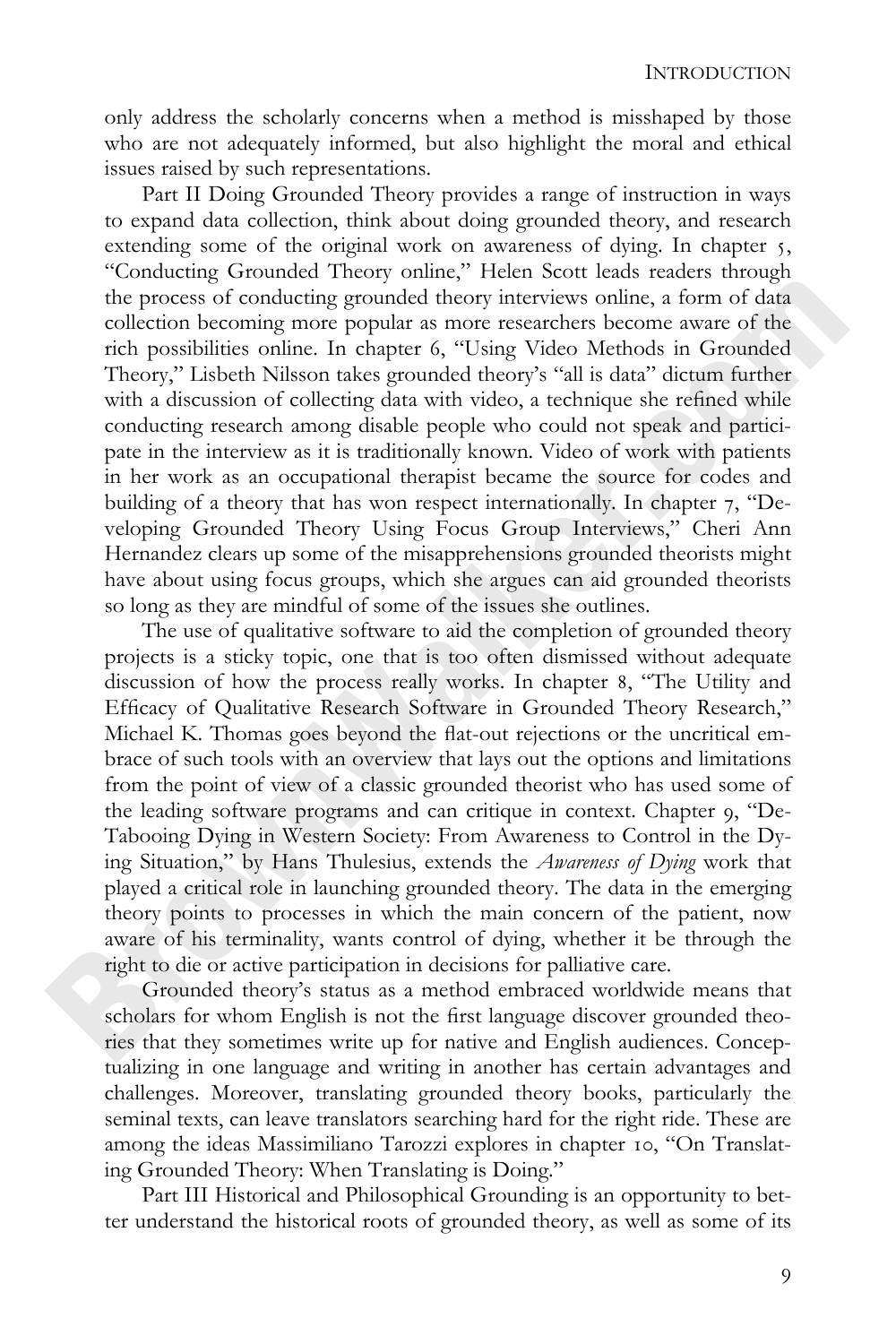philosophical underpinnings. Chapter 11, "Lessons for a Lifetime: Learning Grounded Theory from Barney Glaser," by Kathy Charmaz, who studied with both Strauss and Glaser, interviewed classmates from the period to provide a picture of what it was like to have Glaser as a professor. Most associated with developing a model that departs from classic grounded theory, Charmaz, nonetheless, in describing Glaser's assistance at her dissertation defense, illustrates the important role Glaser played as a mentor for that time in her life.

Those who study with Glaser know he eschews the "rhetorical wrestle" and implores students to get on with the work of doing grounded theory. Nevertheless, the nature of scholarship is such that epistemological discussions cannot be ignored, and that is what Alvita Nathaniel provides in chapter 12, "An Integrated Philosophical Framework that fits Grounded Theory." Her goal here is not to retrofit a philosophical framework on top of grounded theory; rather, her aim is to show grounded theory's affinity with the pragmatism of Charles Peirce. Despite the lack of an explicit connection between Glaser's grounded theory and pragmatism, Nathaniel argues that grounded theory's strictures can be understood philosophically when situated alongside pragmatism.

In actuality, several influences shaped Barney Glaser's method. In chapter 13, "Creative Autonomy: Early Influences in the Emergence of Classic Grounded Theory Methodology," Judith A. Holton discusses and documents the autobiographical and intellectual influences that Glaser brought together to wrest his autonomy from academic structures and create what became grounded theory. The chapter fits into fruitful discussion with chapter 14, "Grounded Glaser," by Evert Gummesson, who seeks to capture some of the personal qualities of Glaser that are instructive to social science in general. Chapter 15, "Living the Ideas: A Biographical Interview with Barney Glaser," by Astrid Gynnild, is a breathing illustration of some of the previous chapters as readers are given a question and answer format to follow along as Glaser talks about life, love, and grounded theory.

Part IV Advancing the Method is forward-looking even as it necessarily reaches back. Chapter 16, "Generating Formal Grounded Theory," is a reprint of chapter 5 from Glaser's book *Doing Formal Theory* (2007). Glaser wrote the book to answer the many questions grounded theory researchers have about formal theory, which, given the paucity of such theories, seems to intimidate many. Picking up on the challenge of formal theory, Tom Andrews's "Reflection on Generating a Formal Grounded Theory," chapter 17, shares some of the hard-won insights he has gained while developing a formal theory in visualizing worsening progression.

Critical to the development of grounded theories, substantive and formal, will be greater utilization of quantitative data. Grounded theory is not a qualitative method despite the fact that it is mainly used by qualitative researchers. Glaser always envisioned the use of both kinds of data, but many grounded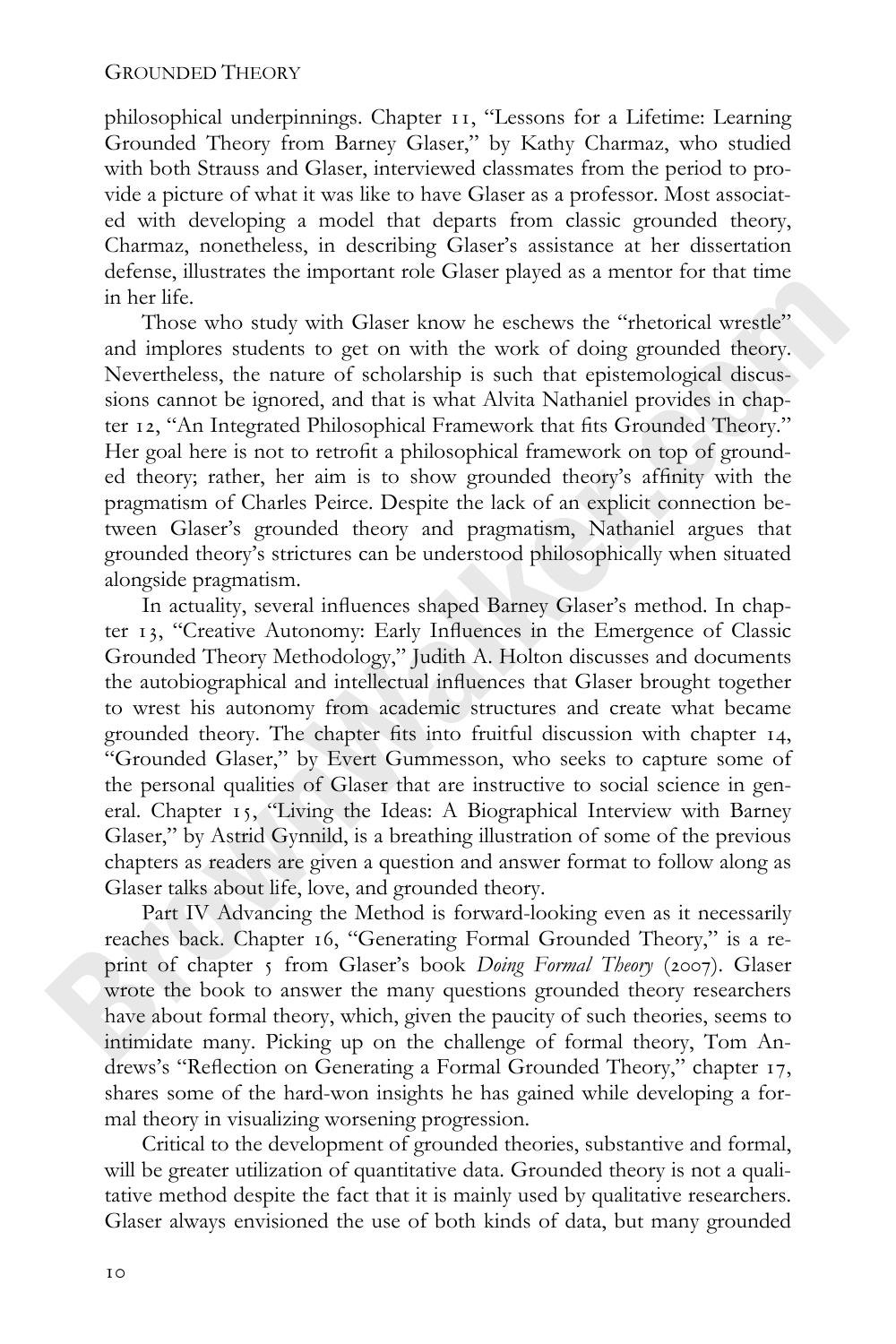theories do not have training in quantitative methods. Chapter 18, "From Theoretical Generation to Verification using Structural Equation Modeling," by Mark S. Rosenbaum discusses how structural equation model can be used to test grounded theories. Rosenbaum acknowledges that Glaser does not think grounded theories need to be taken through traditional verification protocols; however, Rosenbaum points to the preference for verification in some disciplines, arguing often requisite for publication. He further argues that structural equation modeling comes out of the same qualitative math analysis that Paul Lazarsfeld was doing when Glaser was studying with him. Part IV ends with chapter 19, "The Power of an Enduring Concept," by Vivian B. Martin, who uses her developing theory on discounting awareness to demonstrate the continuing power of the original theory of awareness contexts and to tease out the unfinished theory development suggested in *Awareness of Dying*, as well as some of Glaser's earlier pre-grounded theory work. She argues that early Glaser work and suggestions for the secondary analysis of qualitative research are necessary for grounded theorists to embrace if they are to build more formal theories.

It is our hope that grounded theorists at all stages of competence will find something useful to incorporate into their grounded theory practice. Much is said here about the desire to get good information into the hands of minus mentors, but this book is also for the many skilled GT researchers around the globe who are searching for more insights, inspiration, and ideas to move on with their own GT projects.

#### **References**

- Allen, T. D. (February 2003). Mentoring others: A dispositional and motivational approach *Journal of Vocational Behavior 62(1)*, pp 134-154
- Daniel, J. H. et al (2006). *Introduction to Mentoring. A Guide for Mentee and Mentors*. Centering on Mentoring, Presidential Task Force, American Psychology Association
- De Janasz, S. C. and Sullivan S. D. (April 2001). Multiple mentoring in academe. Developing the professorial network. *Journal of Vocational Behavior*, 64(2), pp 263-283.
- Russell, M.S. (2004). Mentoring. In Goethals et al, *Encyclopedia of Leadership*, Sage Publications, Thousand Oaks, CA. Vol. 3 pp.992-5.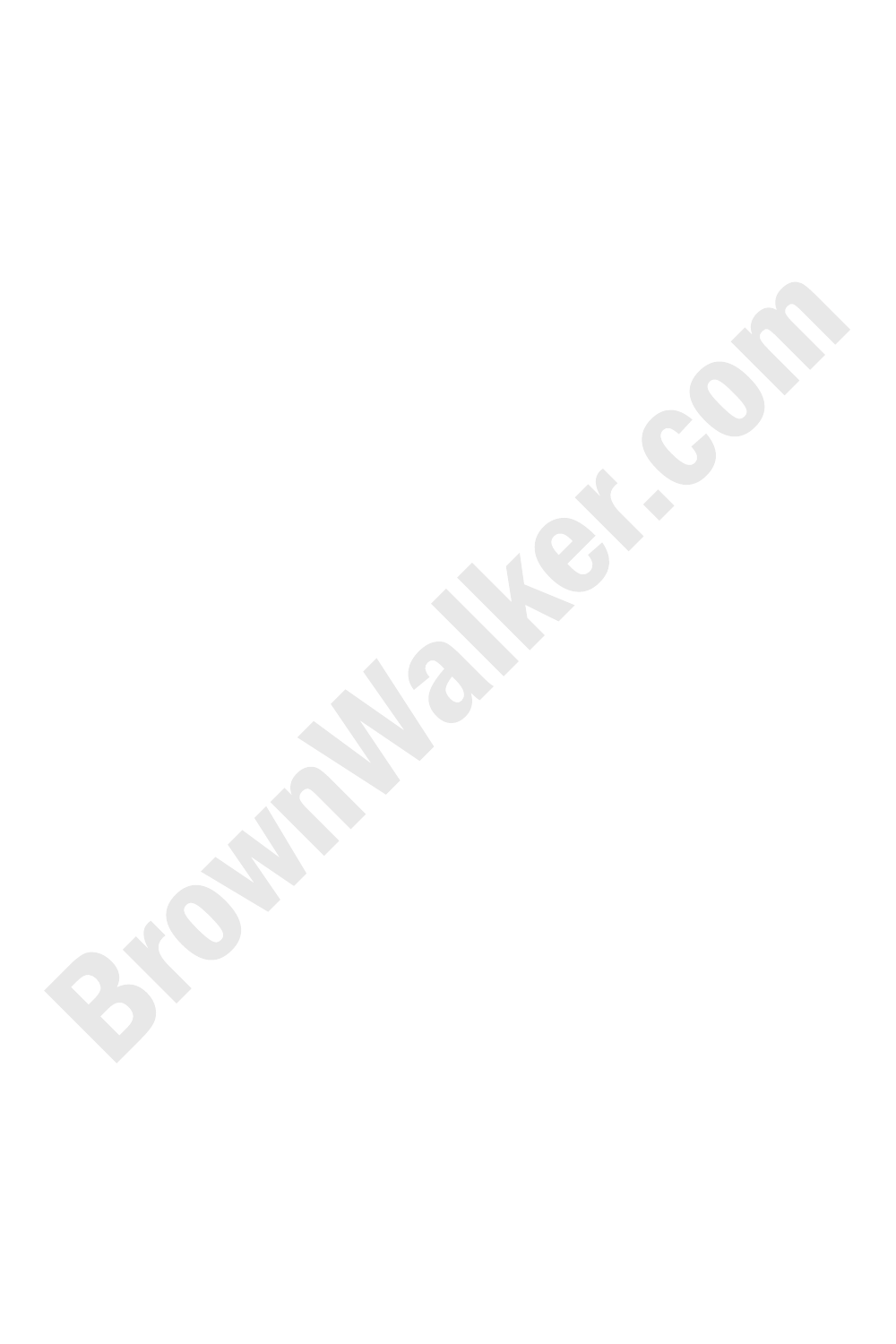## **PART I**

### **TEACHING GROUNDED THEORY**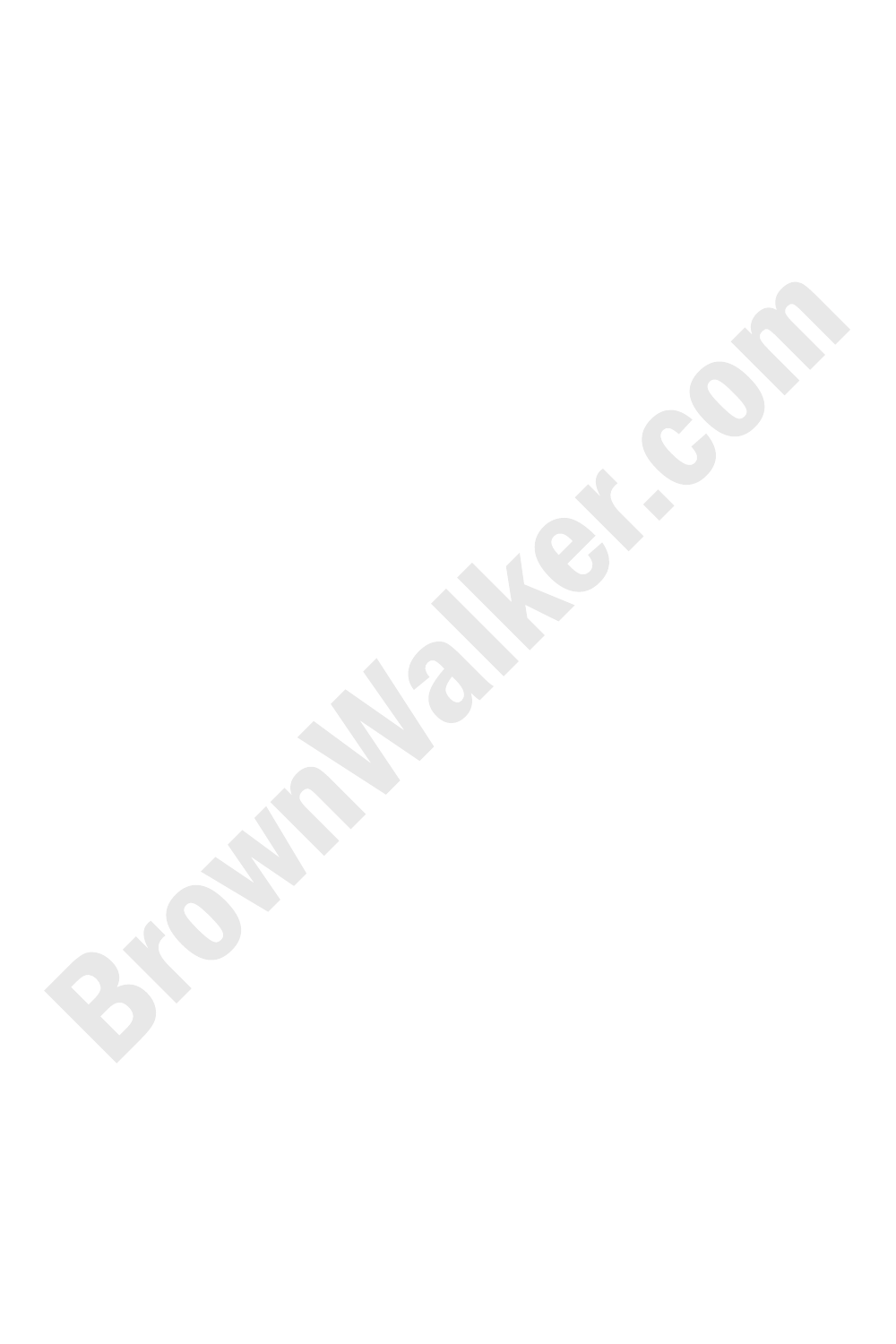#### **WHY CLASSIC GROUNDED THEORY**

#### **Odis E. Simmons Fielding Graduate University**

Since Glaser and Strauss first introduced grounded theory in their 1967 book, *The Discovery of Grounded Theory* (hereafter referred to simply as *Discovery*), it has been both praised and criticized. Some critics disfavor the whole idea of grounded theory. These critics tend to be strongly invested in the tenets of positivistic approaches to social/behavioral research and have an unfavorable view of approaches other than their own. Criticisms coming from those of a positivist bent are usually along the lines of grounded theory not meeting the requirements of the standard model of science; in other words, it is not sufficiently positivistic.

These criticisms are also likely to come from social/behavioral scientists who have a superficial or distorted view of grounded theory that is skewed by their inability to fathom that a method that doesn't meet their preferred canons of science might be scientifically legitimate. Given that to me a proper science must above all be true to its subject matter and there are doubts that positivistic social/behavioral sciences are able to cover all facets of their subject matter, particularly the role of "meaning making," it is clear that other approaches to the study of human behavior, including grounded theory, have much to offer. Criticisms of grounded theory have also been lodged by nonpositivist social scientists as well. Ironically, these criticisms often claim that grounded theory is *too* positivistic. I will leave it to others to engage in these particular "rhetorical wrestles" (Glaser,  $1998.$  pp.  $35-46$ ).

The criticisms of concern to me here are criticisms lodged by those who are favorable towards grounded theory, including many who consider themselves to be grounded theorists, but see ontological and epistemological problems with Glaser and Strauss' original conceptualization, now commonly referred to as "classic," or sometimes, "Glaserian" grounded theory. These critics usually assert that Glaser and Strauss' original conception of grounded theory has positivist, objectivist underpinnings (Bryant, 2002a, 2002b; Mills, Bonner & Francis, 2006; Urquhart, 2002), although some critics approach their criticism from other angles (Haig, 1995; Kools, McCarthy, Durham & Robrecht, 1996). Some of these critics offer ways in which they think the method could be improved. Martin  $(2007)$  provided a pointed, critical response to those who have made this claim.

Charmaz (2000, 2006) has aptly characterized these approaches as "constructivist grounded theory." Mills et al. (2006) have referred to them as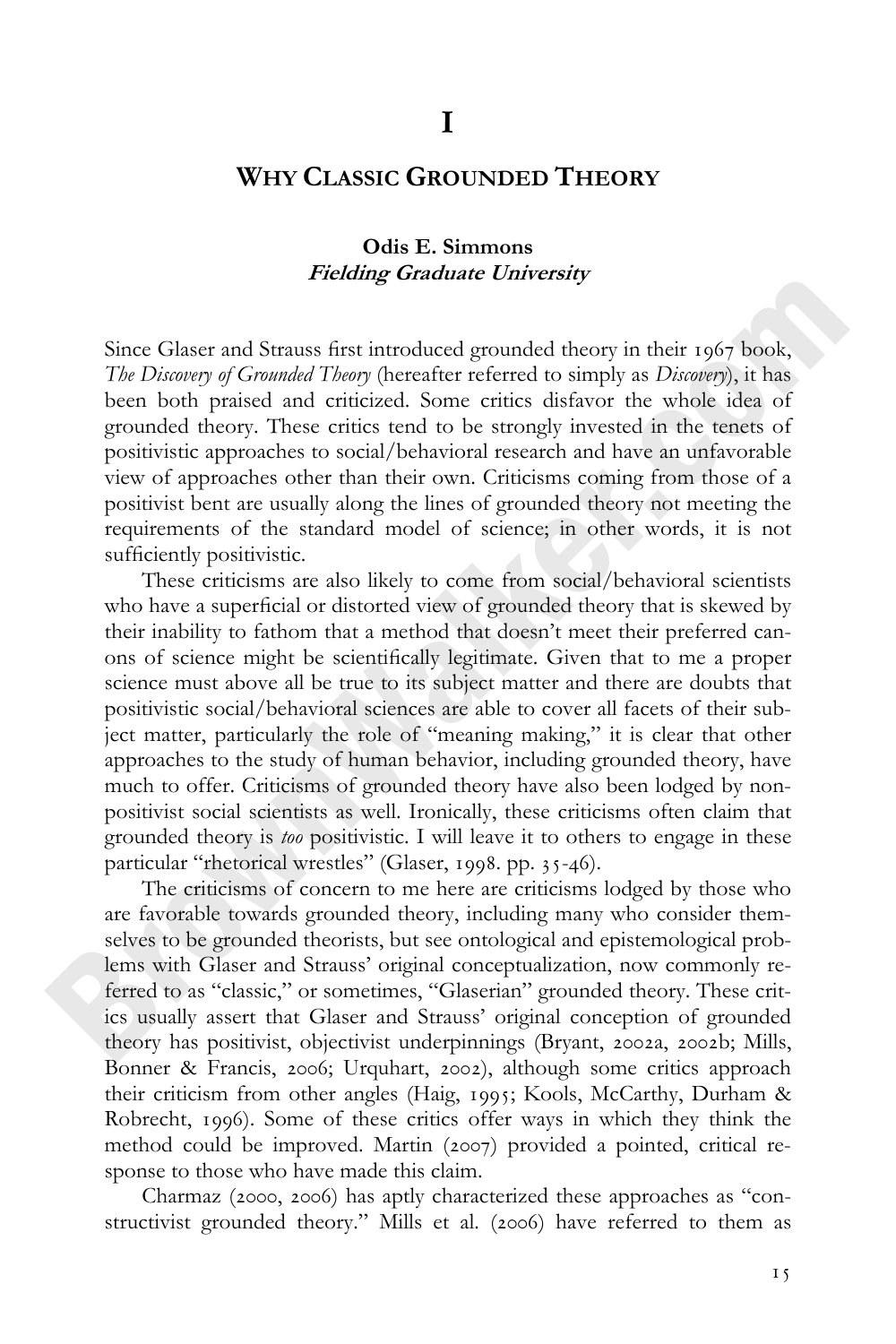"evolved" grounded theory. The term "evolved" implies that grounded theory as originally conceived by Glaser and Strauss needed to be refined or improved. In my view these "remodeled" (Glaser, 2003) versions of grounded theory thoroughly miss the primary purpose of the method, which is to ground theory in *data*, not the speculations and imaginations of researchers, theorists, and ideologists.

The positivist, objectivist criticism is lodged more frequently at Glaser than at Strauss. I think in large part this is inferred from Glaser having studied and received his Ph.D. in sociology at Columbia University, which had a strong objectivist and positivist bent, whereas Strauss studied and received his Ph.D. in sociology at the University of Chicago, which had a strong qualitative, participant observation, symbolic interactionist bent. However Glaser was a strongly independent student. He was inspired by and fed off the ideas of his professors, but did not adopt them as his own. To the contrary, he was at times rather critical of them. It was they who inspired his term "theoretical capitalist," a not particularly reverent expression. Yet, he transformed many of their ideas into classic grounded theory.

Strauss remained closer to the ideas of his graduate school professors. This played a role in the divergent directions Glaser and Strauss took following the publication of *Discovery*. Having been a student of both Glaser and Strauss in the early  $1970s$  I witnessed this first hand. To be sure, I was not the only Glaser and Strauss student who saw the divergences in their methodological approaches. Charmaz, for one, said that she saw their differences early on.

Because Strauss was not in residence until several months after I began my studies in the Graduate Program in Sociology at the University of California, San Francisco, I had taken two terms of Glaser's Analysis seminar, in which he taught grounded theory. By then, I had a solid familiarity with Glaser's rendering of grounded theory, including where he had taken it beyond what was written in *Discovery*. In his seminars and conversations with his students (because he and I commuted together, I had the pleasure of many such conversations), Glaser continued to develop his ideas about grounded theory, which eventually appeared in *Theoretical Sensitivity*.

When Strauss returned from his time away, I enrolled in his methods seminar. During the first session of this seminar I immediately recognized that there were major differences between the way Strauss and Glaser portrayed grounded theory, particularly regarding how to analyze data. Glaser emphasized the importance at the outset of minimizing preconceptions, including preconceived questions and categories. Strauss began providing us with both. Strauss' perspective and much of his language was drawn from the interests, questions, and categories of the symbolic interactionist perspective, in which he had been so thoroughly immersed during his years at the University of Chicago. Having studied under some notable sociologists with a qualitative, symbolic interactionist bent, such as Stanford Lyman, John Lofland,